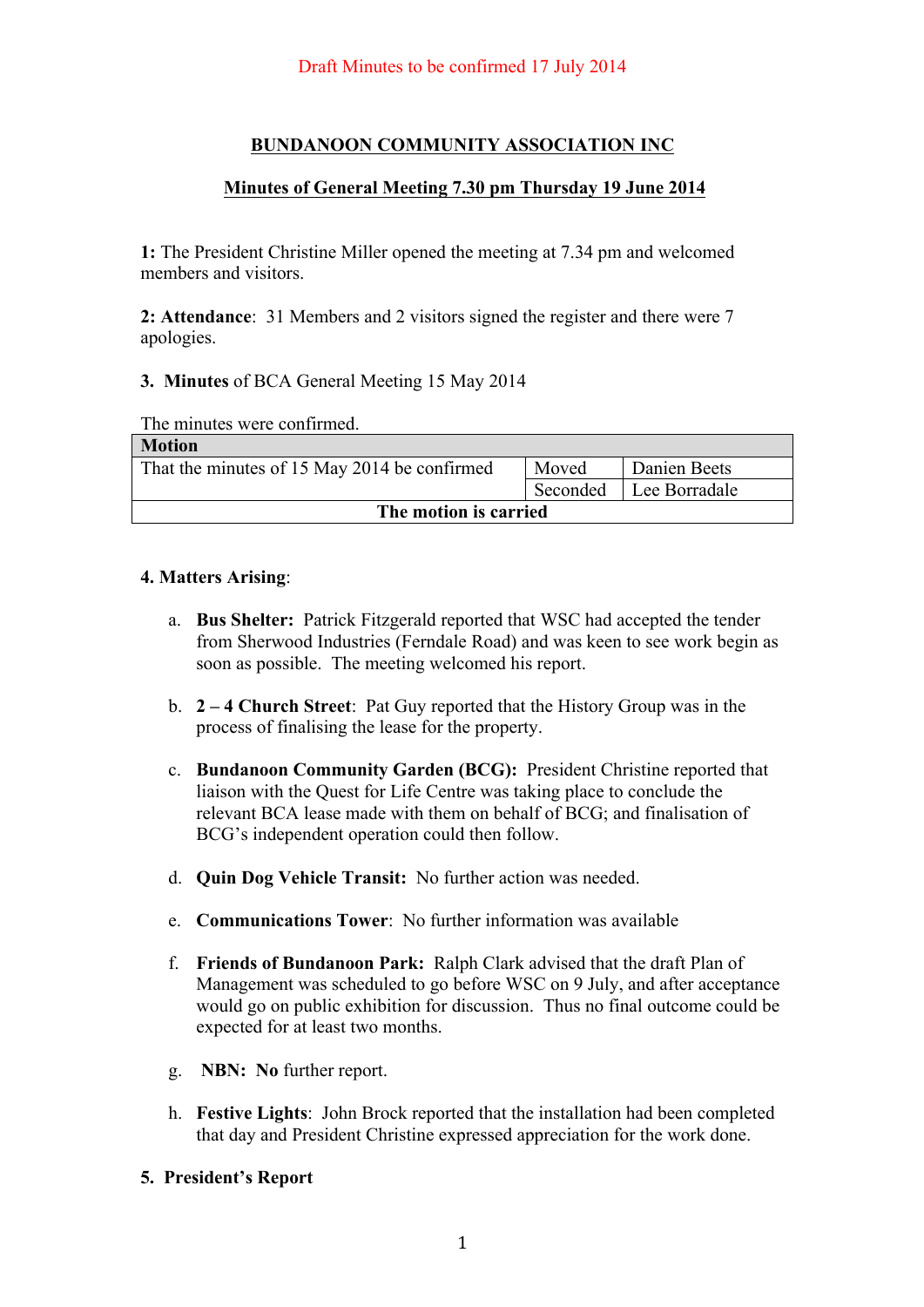- a. **Bundanoon Railway Station**: President Christine confirmed her Media Release of 20 May that Pru Goward's office had advised that the current TfNSW plans for works to improve access to Bundanoon Railway Station for persons with limited mobility compliant with relevant legislation, would not proceed. Christine thanked all who had contributed to the constructive and successful campaign to achieve this result. While no further advice is expected in the immediate future, it is recognised that the legislation requires full compliance throughout the State by 2020, so the issue has not gone away. Concerning the existing pedestrian crossing of the railway lines, Patrick Fitzgerald reported that ARTC was about to make temporary improvements to the surface and a formal submission to facilitate installation of a new and safer crossing will be actioned. It was suggested that including information about relevant weather conditions that impact the crossing would be helpful.
- b. **Bundanoon 2015:** President Christine welcomed and introduced Christine Janssen who has accepted the position of Convenor of the  $150<sup>th</sup>$ Anniversary/Sesquicentenary Sub-Committee (title still under review) and who will report under Item 10.

## **6. Treasurer's Report**

Sandra Nicholls advised that BCA's financial position remained positive, without any evident problems or concerns. Clarification was sought about printing costs and the new practice of monthly records of Hall usage by Sub-Committees.

| <b>Motion</b>                           |          |                      |  |
|-----------------------------------------|----------|----------------------|--|
| That the Treasurer's Report be accepted | Moved    | <b>Rosemary Page</b> |  |
|                                         | Seconded | Ann McCarter         |  |
| The motion is carried                   |          |                      |  |

## **7. Correspondence**

- a. President Christine advised that earlier problems obtaining **WSC news and media releases** had been resolved, and the relevant notice boards in the village were now up to date.
- b. Christine tabled documents arising from a **traffic safety study for the Bundanoon Public School.** Following consultation with the school and affected residents, WSC has recommended that Phillip Street be made oneway, in a westerly direction. Council's Traffic Committee will now consider the proposal.
- c. John Woods on behalf of the Green Team expressed appreciation for current **WSC work upgrading the Erith Street Railway embankment,** and looked forward to the Green Team replanting the area with natives in the Spring. Bundanoon Sandstone's generosity in its charges for the blocks provided for landscaping was acknowledged, and a letter of thanks will be sent. President Christine thanked John Woods and Ralph Clark for this outcome as an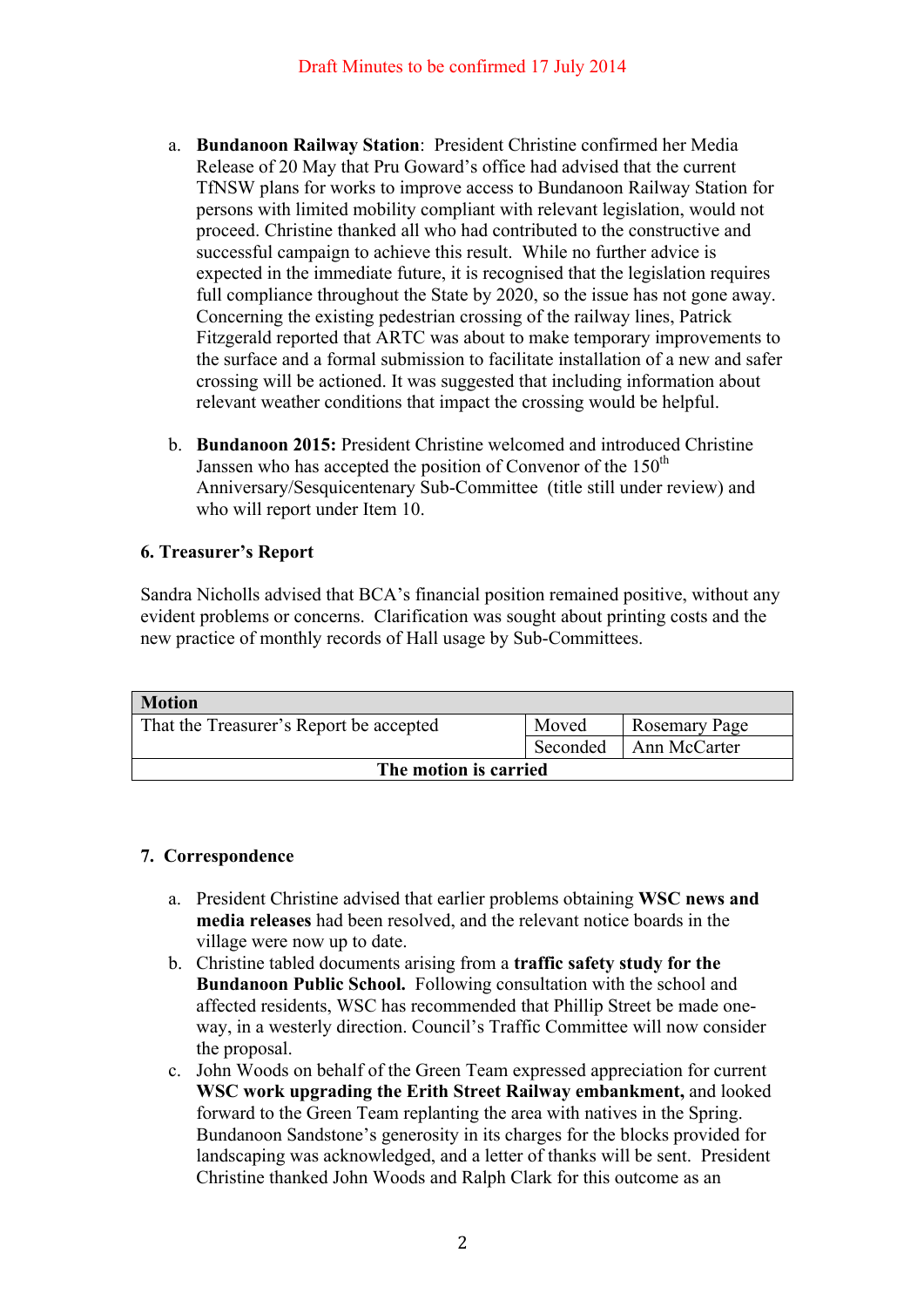excellent example of community co-operation with WSC. The possible need to move a large palm tree in the Bundanoon Hotel precinct was noted, and Pat Guy was asked to check if it had heritage significance.

## **8. Membership**

Ann McCarter reported membership at 484, and although some members were leaving 6 new members were being actioned. The opportunity for people outside the village to join after changes to our Constitution was noted, and it was stressed that BCA Sub-Committee members should always be BCA members as well.

### **9. Sub-Committee Reports**

While some Sub-Committees are in recess during Winter, written reports were tabled, and oral reports given as follows:

- a. **Winterfest:** Lisa Stuart outlined plans in place for Winterfest, and Pat Hall described the closing picnic arrangements, with an opportunity to raise funds for the RSPCA recently confirmed.
- b. **Community Hall:** President Christine referred to Cr Clark's JCG article confirming WSC approval for the markets and for excluding stalls from the cenotaph area. The matter at 6a in the 15 May Minutes has thus been satisfactorily resolved.
- c. **Bundanoon 2015:** As new Convenor, Christine Janssen expressed appreciation for being made so welcome in Bundanoon. The 2015 policy being followed was to seek a  $150<sup>th</sup>$  "flavour" in all community events during the year, with an eye also to longer term benefits for the village. A number of plans have been made, and information was being brought together on the BCA website. An interactive calendar is planned that will enable people to view Hall booking possibilities at an early stage in their planning and therby avoid clashes. This calendar would be able to list all events and occasions so people could be aware of each and every opportunity to participate throughout 2015 and beyond. A meeting on 27 July will draw together as many local groups as possible to bring these strands together and hopefully, launch the interactive calendar.

## **11. General Business**

a. Lee Borradale advised WSC planned to install a watering system at the Cenotaph, and also that the local RSL sub-branch had received a grant from a Sydney RSL Club which will assist and encourage them in local activity. He brought with him an example of boards he has made for "The Nook" at the Bundanoon Club for local groups to illustrate and publicise their activities.

Lee also referred to the need for improvement to the gates at the Bundanoon Park, and it was recognized that a number of local groups need to be involved in this issue once the draft WSC Plan of Management is available.